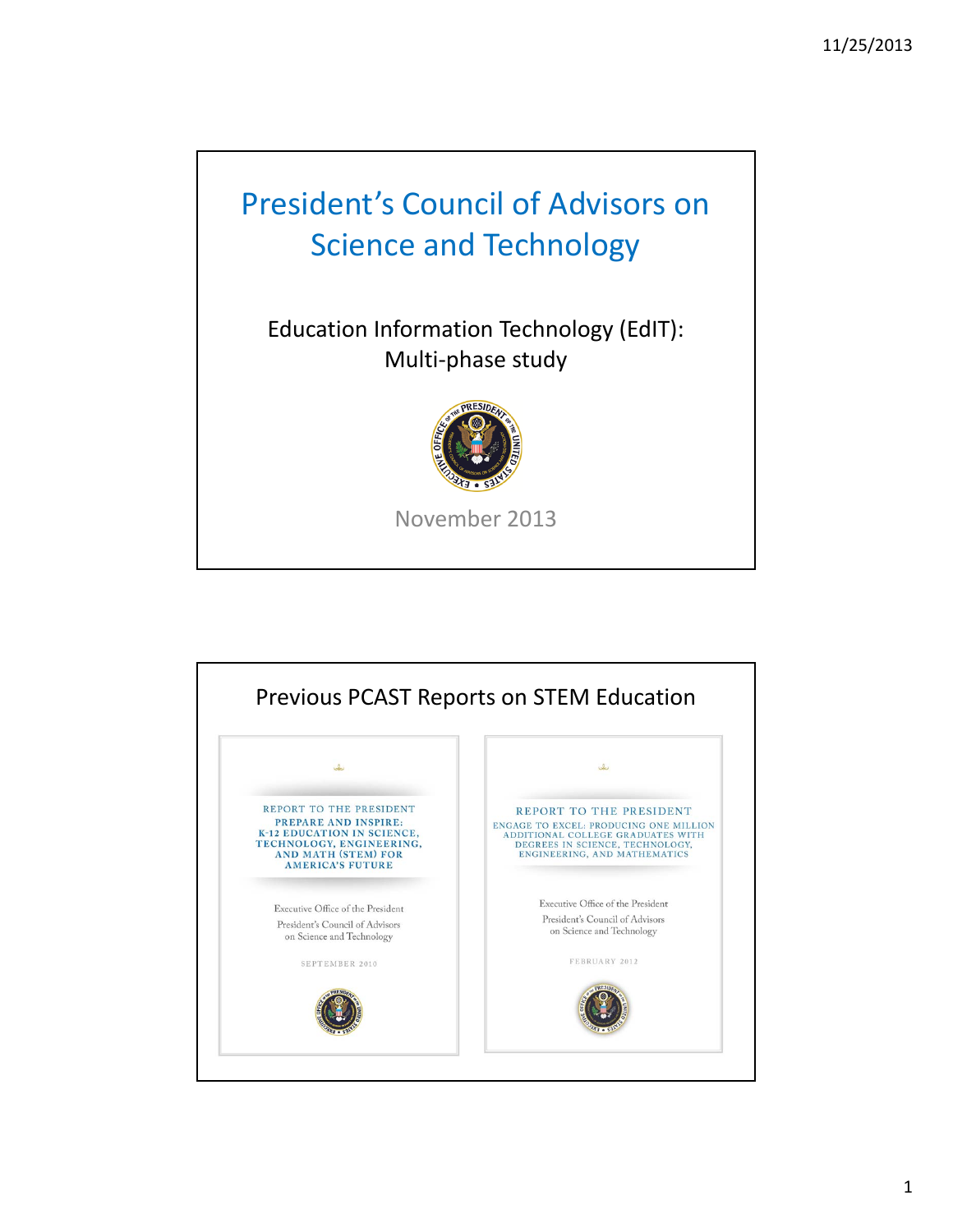

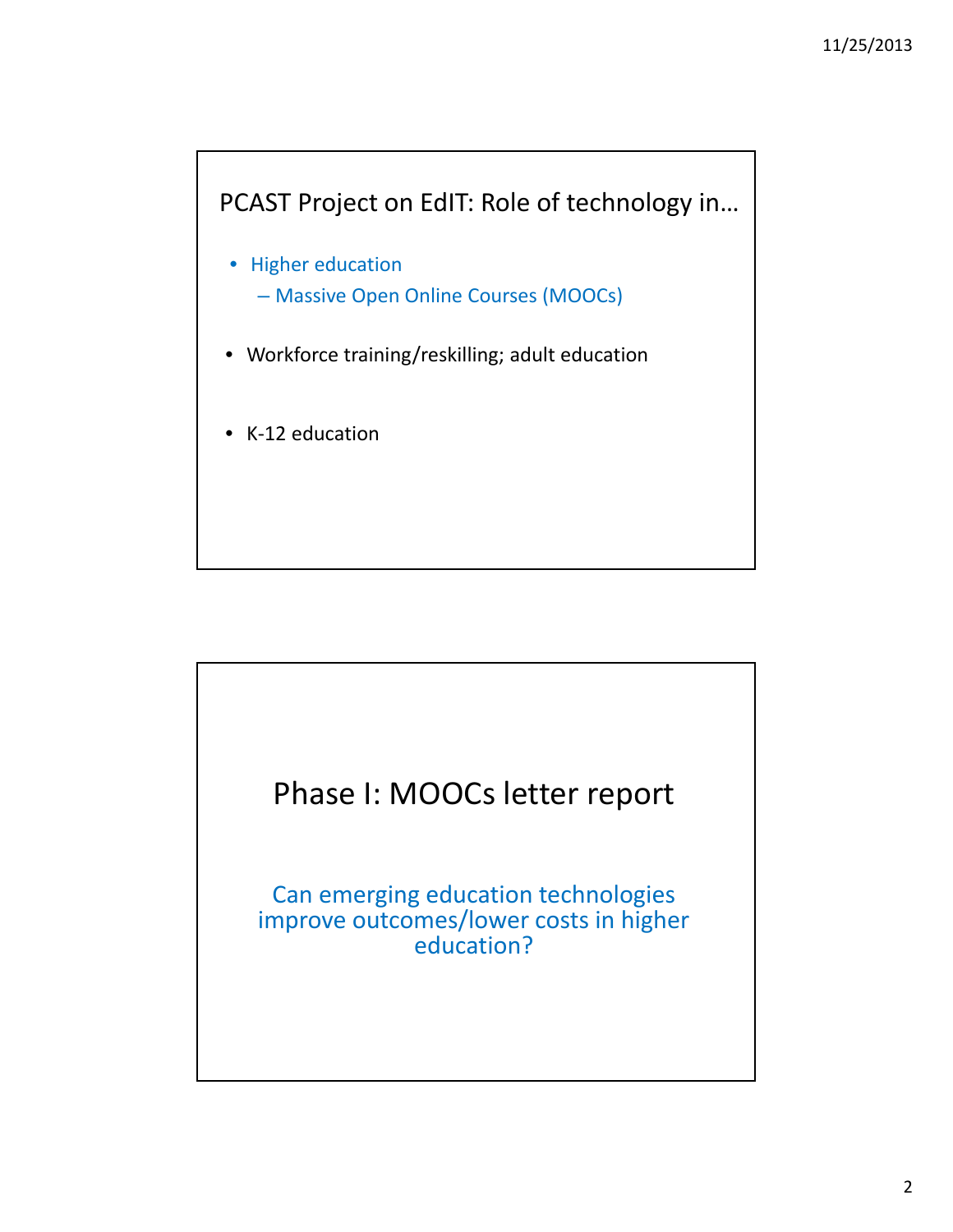## MOOCs: evolution of distance learning

- MOOCs allow teaching at scale: Improvements in bandwidth and software innovations  $\rightarrow$  improved speed and quality of communication among large numbers of students and between students and teachers.
- New technologies used in MOOCs allow teachers to measure student comprehension in real time/adjust the material.
- MOOC platforms collect massive amounts of data (about students and their behavior using the platform in real time and over the duration of a course), which can be used to understand the effectiveness of different curricular materials and different approaches to teaching.
- MOOC technologies offer potential measurement of student progress based on learning/competency outcomes—not the number of hours spent in class.

## MOOCs: evolution of distance learning cont'd

- New industry has emerged for developing/supplying MOOC platforms/technologies.
- Multiple platforms for MOOC offerings: for-profit company + residential colleges/universities; non‐profit company + residential colleges/universities; for‐profit company only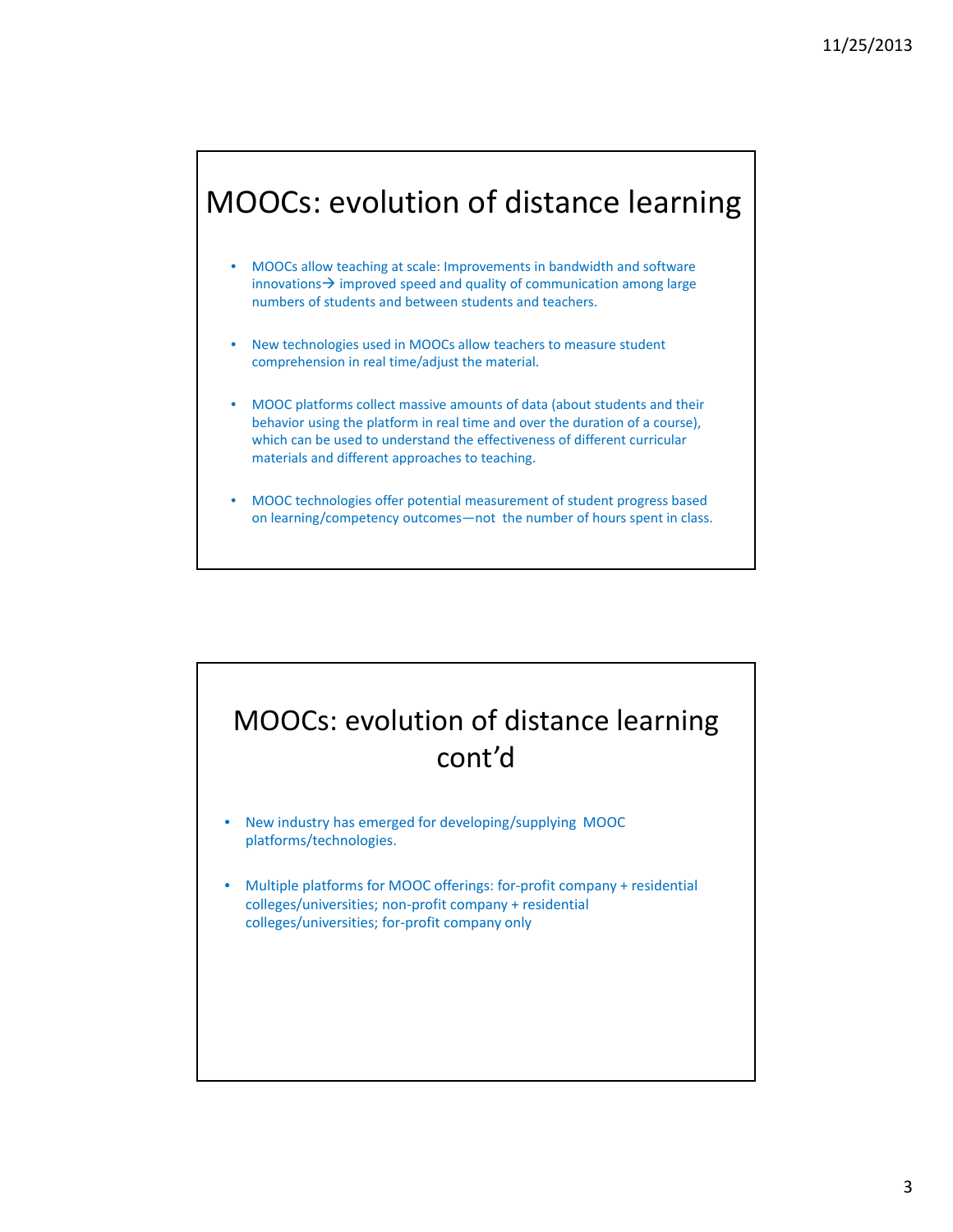

## MOOCs and other online technologies: Caveats and concerns

- Use of MOOC platforms is still at a very early stage  $\rightarrow$  it is likely that failed experiments will outnumber successful ones.
- Online courses may not fully replace/recapitulate aspects or benefits of residential college experience, i.e. encouragement of critical thinking skills development, intangibles of personal contact with instructor, etc.
- Scalability of emerging education technology bears potential to increase access/lower higher education cost‐‐‐however, ancillary services (housing, food, healthcare, etc) also account for increased expenses for residentiallybased education.
- After just two years of practical experience with MOOCs and related technologies, it is too early to tell whether substantial gains in the quality of instruction, access, achievement, and cost will be realized—however, their promise is quite evident.